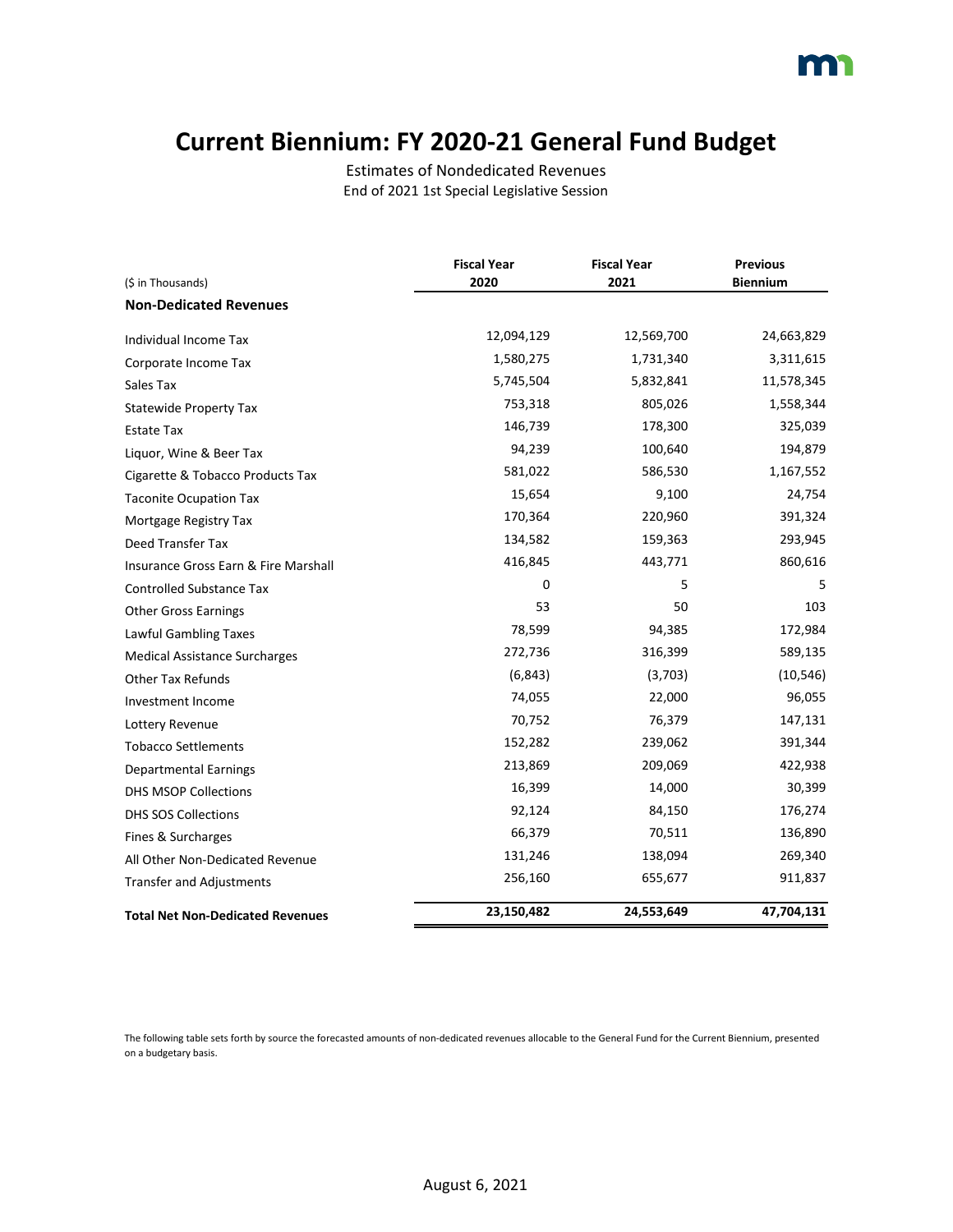#### **Current Biennium: FY 2022-23 General Fund Budget**

Estimates of Nondedicated Revenues End of 2021 1st Special Legislative Session

| (\$ in Thousands)                       | <b>Fiscal Year</b><br>2022 | <b>Fiscal Year</b><br>2023 | <b>Current</b><br><b>Biennium</b> |
|-----------------------------------------|----------------------------|----------------------------|-----------------------------------|
| <b>Non-Dedicated Revenues</b>           |                            |                            |                                   |
|                                         | 12,819,315                 | 13,922,385                 | 26,741,700                        |
| Individual Income Tax                   |                            |                            |                                   |
| Corporate Income Tax                    | 1,477,622                  | 1,603,345                  | 3,080,967                         |
| Sales Tax                               | 6,234,373                  | 6,555,405                  | 12,789,778                        |
| <b>Statewide Property Tax</b>           | 773,388                    | 757,308                    | 1,530,696                         |
| <b>Estate Tax</b>                       | 166,600                    | 177,900                    | 344,500                           |
| Liquor, Wine & Beer Tax                 | 100,850                    | 103,630                    | 204,480                           |
| Cigarette & Tobacco Products Tax        | 581,740                    | 581,870                    | 1,163,610                         |
| <b>Taconite Ocupation Tax</b>           | 13,400                     | 14,000                     | 27,400                            |
| Mortgage Registry Tax                   | 186,122                    | 176,407                    | 362,529                           |
| <b>Deed Transfer Tax</b>                | 162,543                    | 160,024                    | 322,567                           |
| Insurance Gross Earn & Fire Marshall    | 455,202                    | 484,134                    | 939,336                           |
| <b>Controlled Substance Tax</b>         | 5                          | 5                          | 10                                |
| <b>Other Gross Earnings</b>             | 50                         | 50                         | 100                               |
| Lawful Gambling Taxes                   | 114,585                    | 124,483                    | 239,068                           |
| <b>Medical Assistance Surcharges</b>    | 303,009                    | 324,468                    | 627,477                           |
| <b>Other Tax Refunds</b>                | (5,203)                    | (5,203)                    | (10, 406)                         |
| Investment Income                       | 22,000                     | 22,000                     | 44,000                            |
| Lottery Revenue                         | 61,936                     | 61,984                     | 123,920                           |
| <b>Tobacco Settlements</b>              | 164,109                    | 163,637                    | 327,746                           |
| <b>Departmental Earnings</b>            | 209,379                    | 214,644                    | 424,023                           |
| <b>DHS MSOP Collections</b>             | 14,326                     | 14,811                     | 29,137                            |
| <b>DHS SOS Collections</b>              | 92,429                     | 95,586                     | 188,015                           |
| Fines & Surcharges                      | 72,135                     | 75,319                     | 147,454                           |
| All Other Non-Dedicated Revenue         | 97,081                     | 97,126                     | 194,207                           |
| <b>Transfer and Adjustments</b>         | 245,403                    | 819,696                    | 1,065,099                         |
| <b>Total Net Non-Dedicated Revenues</b> | 24,362,399                 | 26,545,014                 | 50,907,413                        |

The following table sets forth by source the forecasted amounts of non-dedicated revenues allocable to the General Fund for the Current Biennium, presented on a budgetary basis.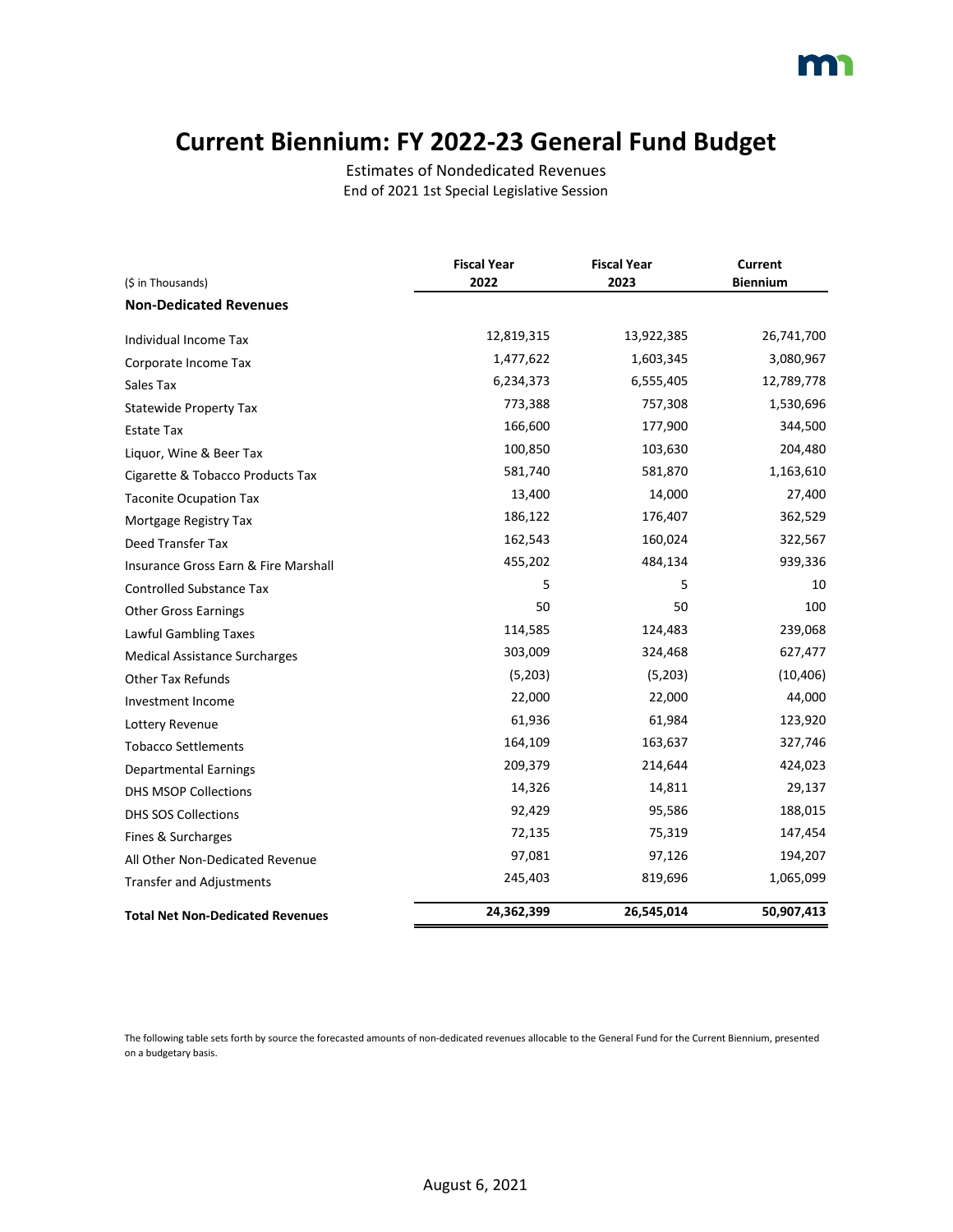#### **Current Biennium: FY 2024-25 General Fund Budget**

Estimates of Nondedicated Revenues End of 2021 1st Special Legislative Session

|                                         | <b>Fiscal Year</b> | <b>Fiscal Year</b> | <b>Next</b>     |
|-----------------------------------------|--------------------|--------------------|-----------------|
| (\$ in Thousands)                       | 2024               | 2025               | <b>Biennium</b> |
| <b>Non-Dedicated Revenues</b>           |                    |                    |                 |
| Individual Income Tax                   | 14,433,275         | 14,770,225         | 29,203,500      |
| Corporate Income Tax                    | 1,625,957          | 1,685,979          | 3,311,936       |
| Sales Tax                               | 6,824,827          | 7,115,954          | 13,940,781      |
| <b>Statewide Property Tax</b>           | 748,063            | 748,259            | 1,496,322       |
| <b>Estate Tax</b>                       | 188,700            | 200,000            | 388,700         |
| Liquor, Wine & Beer Tax                 | 106,130            | 108,680            | 214,810         |
| Cigarette & Tobacco Products Tax        | 580,270            | 578,740            | 1,159,010       |
| <b>Taconite Ocupation Tax</b>           | 15,000             | 15,000             | 30,000          |
| Mortgage Registry Tax                   | 167,060            | 165,652            | 332,712         |
| Deed Transfer Tax                       | 159,570            | 164,416            | 323,986         |
| Insurance Gross Earn & Fire Marshall    | 508,891            | 533,307            | 1,042,198       |
| <b>Controlled Substance Tax</b>         | 5                  | 5                  | 10              |
| <b>Other Gross Earnings</b>             | 50                 | 50                 | 100             |
| Lawful Gambling Taxes                   | 134,280            | 144,178            | 278,458         |
| <b>Medical Assistance Surcharges</b>    | 339,552            | 352,304            | 691,856         |
| <b>Other Tax Refunds</b>                | (5,203)            | (5,203)            | (10, 406)       |
| Investment Income                       | 22,000             | 22,000             | 44,000          |
| Lottery Revenue                         | 61,984             | 61,984             | 123,968         |
| <b>Tobacco Settlements</b>              | 161,613            | 159,875            | 321,488         |
| <b>Departmental Earnings</b>            | 214,273            | 214,195            | 428,468         |
| DHS MSOP Collections                    | 14,811             | 14,811             | 29,622          |
| <b>DHS SOS Collections</b>              | 95,586             | 95,586             | 191,172         |
| Fines & Surcharges                      | 68,395             | 68,309             | 136,704         |
| All Other Non-Dedicated Revenue         | 97,669             | 97,127             | 194,796         |
| <b>Transfer and Adjustments</b>         | 737,745            | 186,661            | 924,406         |
| <b>Total Net Non-Dedicated Revenues</b> | 27,300,503         | 27,498,094         | 54,798,597      |

The following table sets forth by source the forecasted amounts of non-dedicated revenues allocable to the General Fund for the Current Biennium, presented on a budgetary basis.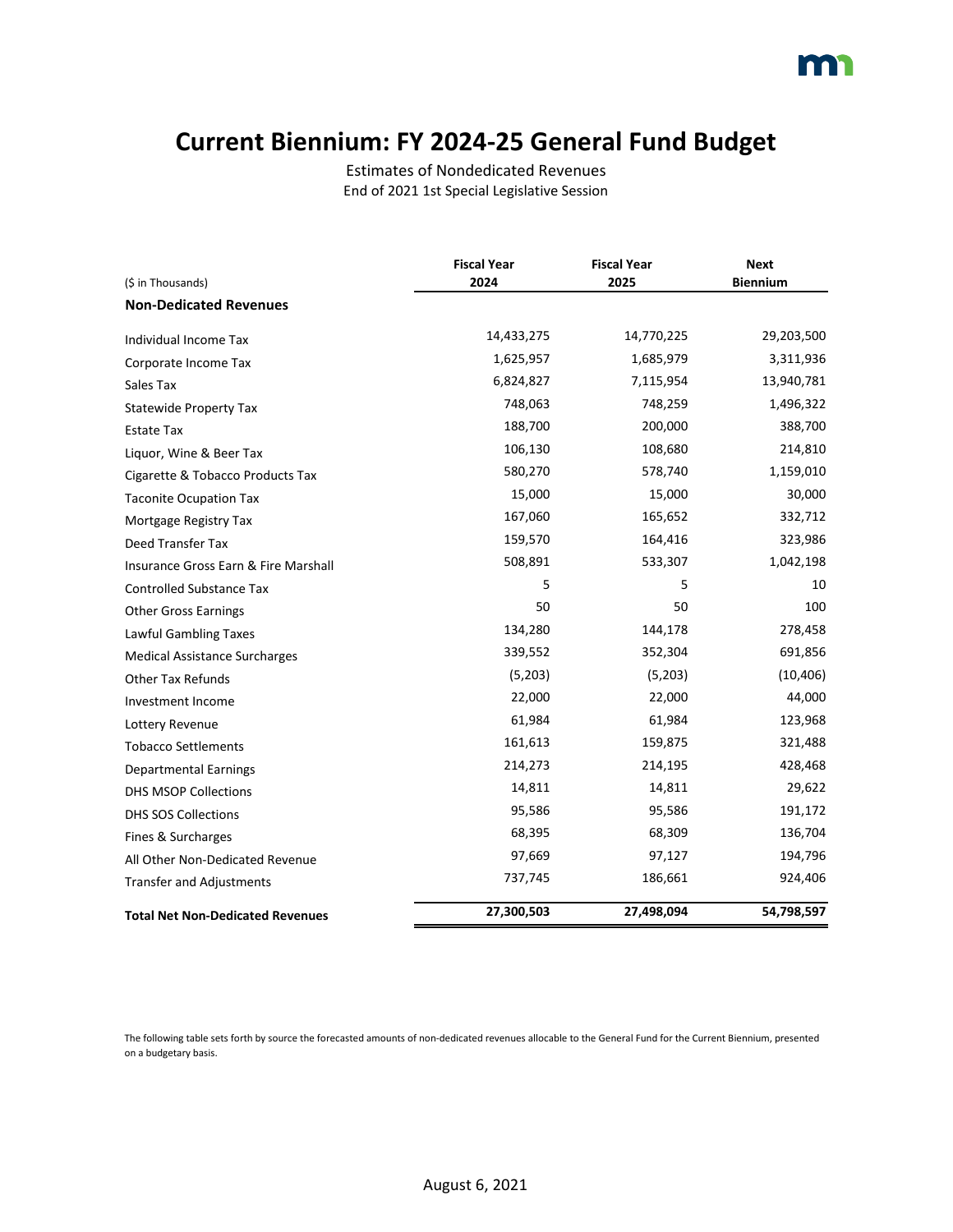

# **FY 2020-21 General Fund Budget**

#### End of 2021 1st Special Legislative Session

|                                              | <b>Actual</b> | <b>Enacted</b> | <b>Biennial Total</b> |
|----------------------------------------------|---------------|----------------|-----------------------|
|                                              | FY 2020       | FY 2021        | FY 2020-21            |
| <b>Actual &amp; Estimated Resources</b>      |               |                |                       |
| <b>Balance Forward From Prior Year</b>       | 3,971,359     | 3,343,865      | 3,971,359             |
| <b>Current Resources:</b>                    |               |                |                       |
| <b>Tax Revenues</b>                          | 22,077,216    | 23,044,707     | 45,121,923            |
| Non-Tax Revenues                             | 817,106       | 853,265        | 1,670,371             |
| Subtotal - Non-Dedicated Revenue             | 22,894,322    | 23,897,972     | 46,792,294            |
| Dedicated Revenue                            | 795           | 5              | 800                   |
| Transfers In                                 | 155,643       | 517,378        | 673,021               |
| Prior Year Adjustments                       | 99,722        | 138,294        | 238,016               |
| Subtotal - Other Revenue                     | 256,160       | 655,677        | 911,837               |
| <b>Budget Changes - Taxes</b>                | 0             |                | 0                     |
| <b>Budget Changes - Non-Taxes</b>            | 0             | 59,726         | 59,726                |
| <b>Subtotal-Current Resources</b>            | 23,150,482    | 24,553,649     | 47,704,131            |
| <b>Total Resources Available</b>             | 27,121,841    | 27,897,514     | 51,675,490            |
| <b>Actual &amp; Estimated Spending</b>       |               |                |                       |
| E-12 Education                               | 9,835,739     | 10,002,966     | 19,838,705            |
| <b>Higher Education</b>                      | 1,693,377     | 1,708,412      | 3,401,789             |
| Property Tax Aids & Credits                  | 1,866,803     | 2,106,320      | 3,973,123             |
| Health & Human Services                      | 7,035,367     | 6,712,736      | 13,748,103            |
| Public Safety & Judiciary                    | 1,236,945     | 1,328,314      | 2,565,259             |
| Transportation                               | 174,820       | 183,589        | 358,409               |
| Environment                                  | 166,422       | 176,594        | 343,016               |
| Economic Development, Energy, Ag and Housing | 303,980       | 328,772        | 632,752               |
| State Government & Veterans                  | 794,715       | 750,493        | 1,545,208             |
| <b>Debt Service</b>                          | 540,081       | 515,544        | 1,055,625             |
| Capital Projects & Grants                    | 129,727       | 179,130        | 308,857               |
| <b>Estimated Cancellations</b>               | U             | $-15,000$      | $-15,000$             |
| <b>Total Expenditures &amp; Transfers</b>    | 23,777,976    | 23,977,870     | 47,755,846            |
| <b>Balance Before Reserves</b>               | 3,343,865     | 3,919,644      | 3,919,644             |
| <b>Cash Flow Account</b>                     | 350,000       | 350,000        | 350,000               |
| <b>Budget Reserve</b>                        | 2,358,698     | 2,377,319      | 2,377,319             |
| <b>Stadium Reserve</b>                       | 55,700        | 80,738         | 80,738                |
| <b>Appropriations Carried Forward</b>        | 246,058       | 0              | 0                     |
| <b>Budgetary Balance</b>                     | 333,409       | 1,111,587      | 1,111,587             |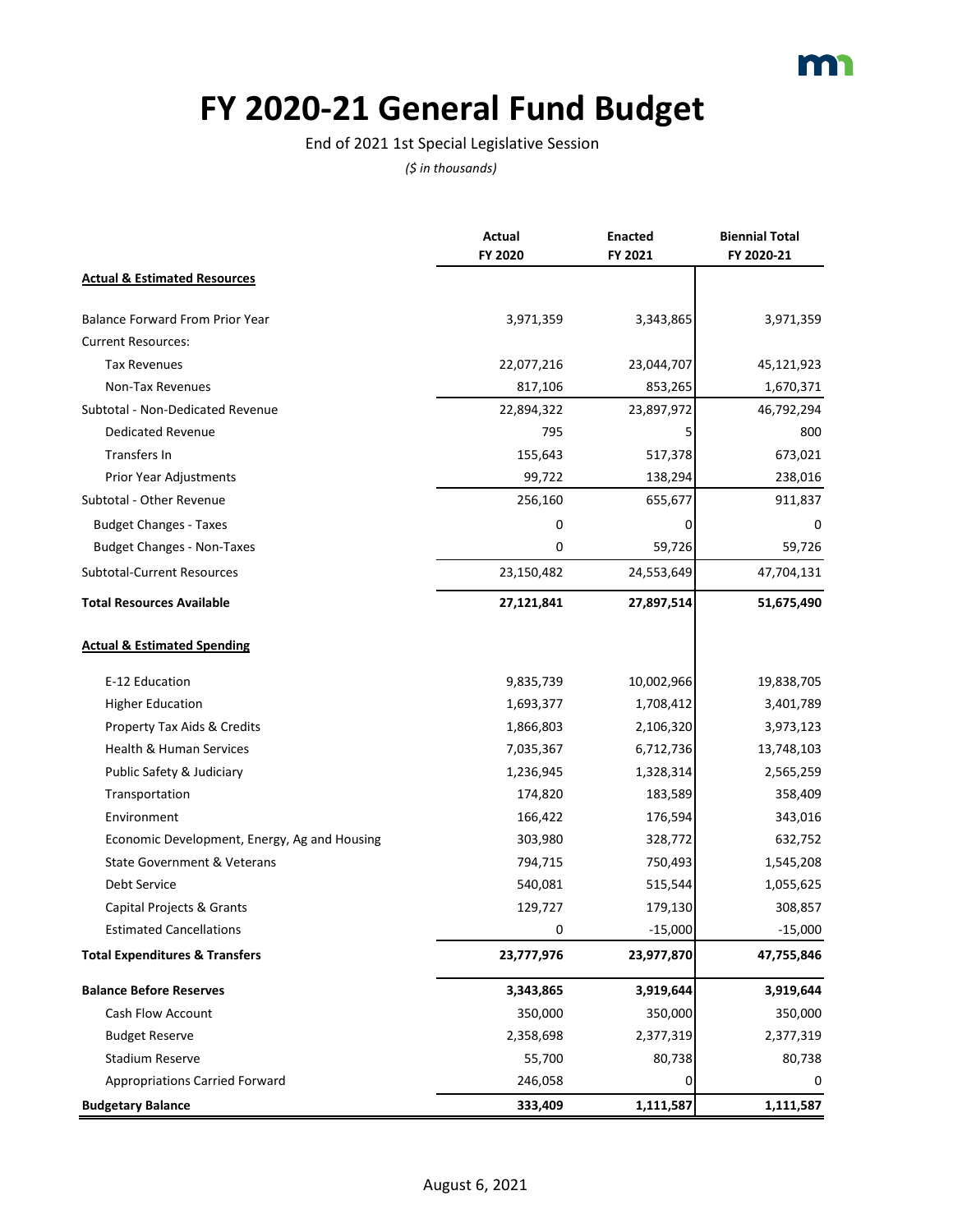# **FY 2020-21 General Fund Budget**

End of 2021 1st Special Legislative Session vs February 2021 Forecast

|                                              | Feb<br>FY 2020-21 | <b>Enacted</b><br>FY 2020-21 | \$<br>Change |
|----------------------------------------------|-------------------|------------------------------|--------------|
| <b>Actual &amp; Estimated Resources</b>      |                   |                              |              |
| <b>Balance Forward From Prior Year</b>       | 3,971,359         | 3,971,359                    | 0            |
| <b>Current Resources:</b>                    |                   |                              |              |
| <b>Tax Revenues</b>                          | 45,121,923        | 45,121,923                   | 0            |
| Non-Tax Revenues                             | 1,670,371         | 1,670,371                    | 0            |
| Subtotal - Non-Dedicated Revenue             | 46,792,294        | 46,792,294                   | 0            |
| <b>Dedicated Revenue</b>                     | 800               | 800                          | 0            |
| Transfers In                                 | 672,842           | 673,021                      | 179          |
| Prior Year Adjustments                       | 178,469           | 238,016                      | 59,547       |
| Subtotal - Other Revenue                     | 852,111           | 911,837                      | 59,726       |
| <b>Budget Changes - Taxes</b>                | 0                 | 0                            | 0            |
| <b>Budget Changes - Non-Taxes</b>            | 0                 | 59,726                       | 59,726       |
| Subtotal-Current Resources                   | 47,644,405        | 47,704,131                   | 59,726       |
| <b>Total Resources Available</b>             | 51,615,764        | 51,675,490                   | 59,726       |
| <b>Actual &amp; Estimated Spending</b>       |                   |                              |              |
| E-12 Education                               | 19,841,957        | 19,838,705                   | $-3,252$     |
| <b>Higher Education</b>                      | 3,407,129         | 3,401,789                    | $-5,340$     |
| Property Tax Aids & Credits                  | 3,991,388         | 3,973,123                    | $-18,265$    |
| Health & Human Services                      | 13,718,310        | 13,748,103                   | 29,793       |
| Public Safety & Judiciary                    | 2,562,482         | 2,565,259                    | 2,777        |
| Transportation                               | 352,370           | 358,409                      | 6,039        |
| Environment                                  | 344,819           | 343,016                      | $-1,803$     |
| Economic Development, Energy, Ag and Housing | 662,638           | 632,752                      | $-29,886$    |
| <b>State Government &amp; Veterans</b>       | 1,555,686         | 1,545,208                    | $-10,478$    |
| Debt Service                                 | 1,055,625         | 1,055,625                    | 0            |
| Capital Projects & Grants                    | 308,857           | 308,857                      | 0            |
| <b>Estimated Cancellations</b>               | $-15,000$         | $-15,000$                    | U            |
| <b>Total Expenditures &amp; Transfers</b>    | 47,786,261        | 47,755,846                   | $-30,415$    |
| <b>Balance Before Reserves</b>               | 3,829,503         | 3,919,644                    | 90,141       |
| Cash Flow Account                            | 350,000           | 350,000                      | 0            |
| <b>Budget Reserve</b>                        | 2,377,319         | 2,377,319                    | 0            |
| <b>Stadium Reserve</b>                       | 80,738            | 80,738                       | 0            |
| <b>Budgetary Balance</b>                     | 1,021,446         | 1,111,587                    | 90,141       |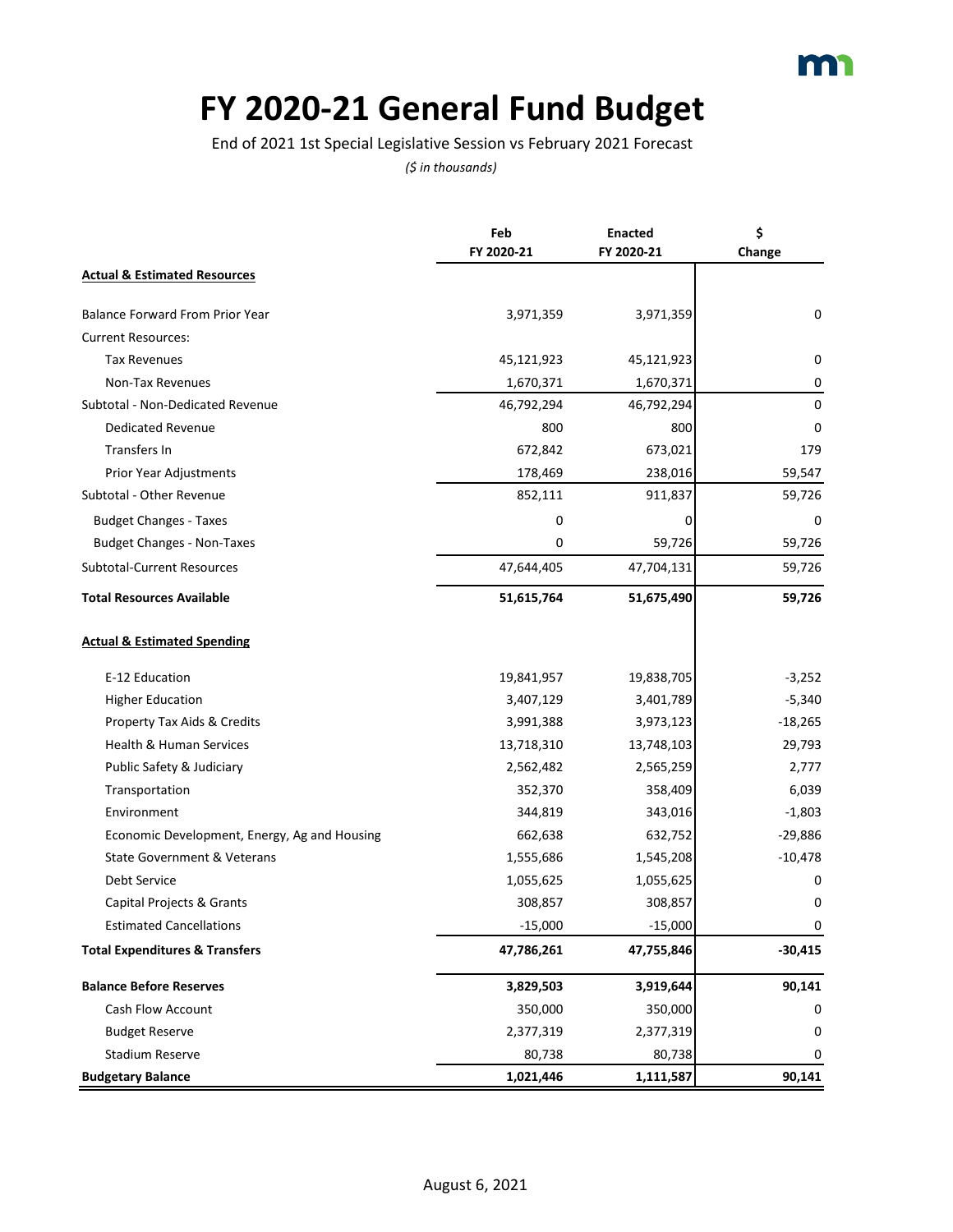### **FY 2022-23 General Fund Budget**

End of 2021 1st Special Legislative Session

|                                              | <b>Enacted</b><br>FY 2022 | <b>Enacted</b><br>FY 2023 | <b>Biennial Total</b><br>FY 2022-23 |
|----------------------------------------------|---------------------------|---------------------------|-------------------------------------|
| <b>Actual &amp; Estimated Resources</b>      |                           |                           |                                     |
| <b>Balance Forward From Prior Year</b>       | 3,919,644                 | 2,872,598                 | 3,919,644                           |
| <b>Current Resources:</b>                    |                           |                           |                                     |
| <b>Tax Revenues</b>                          | 23,383,601                | 24,980,211                | 48,363,812                          |
| Non-Tax Revenues                             | 733,395                   | 745,107                   | 1,478,502                           |
| Subtotal - Non-Dedicated Revenue             | 24,116,996                | 25,725,318                | 49,842,314                          |
| Dedicated Revenue                            | 5                         | 5                         | 10                                  |
| Transfers In                                 | 149,359                   | 782,285                   | 931,644                             |
| Prior Year Adjustments                       | 96,039                    | 37,406                    | 133,445                             |
| Subtotal - Other Revenue                     | 245,403                   | 819,696                   | 1,065,099                           |
| <b>Budget Changes - Taxes</b>                | $-675,707$                | $-70,627$                 | $-746,334$                          |
| <b>Budget Changes - Non-Taxes</b>            | 69,910                    | 647,100                   | 717,010                             |
| <b>Subtotal-Current Resources</b>            | 24,362,399                | 26,545,014                | 50,907,413                          |
| <b>Total Resources Available</b>             | 28,282,043                | 29,417,612                | 54,827,057                          |
| <b>Actual &amp; Estimated Spending</b>       |                           |                           |                                     |
| E-12 Education                               | 10,319,437                | 10,667,523                | 20,986,960                          |
| <b>Higher Education</b>                      | 1,756,101                 | 1,755,767                 | 3,511,868                           |
| Property Tax Aids & Credits                  | 2,101,294                 | 2,103,117                 | 4,204,411                           |
| Health & Human Services                      | 7,425,947                 | 9,077,610                 | 16,503,557                          |
| Public Safety & Judiciary                    | 1,310,689                 | 1,327,247                 | 2,637,936                           |
| Transportation                               | 326,630                   | 149,722                   | 476,352                             |
| Environment                                  | 188,507                   | 181,247                   | 369,754                             |
| Economic Development, Energy, Ag and Housing | 476,310                   | 299,502                   | 775,812                             |
| State Government & Veterans                  | 703,672                   | 629,456                   | 1,333,128                           |
| Debt Service                                 | 629,440                   | 613,425                   | 1,242,865                           |
| Capital Projects & Grants                    | 176,418                   | 164,055                   | 340,473                             |
| <b>Estimated Cancellations</b>               | $-5,000$                  | $-15,000$                 | $-20,000$                           |
| <b>Total Expenditures &amp; Transfers</b>    | 25,409,445                | 26,953,671                | 52,363,116                          |
| <b>Balance Before Reserves</b>               | 2,872,598                 | 2,463,941                 | 2,463,941                           |
| Cash Flow Account                            | 350,000                   | 350,000                   | 350,000                             |
| <b>Budget Reserve</b>                        | 1,785,950                 | 1,785,950                 | 1,785,950                           |
| <b>Stadium Reserve</b>                       | 135,841                   | 200,700                   | 200,700                             |
| <b>Budgetary Balance</b>                     | 600,807                   | 127,291                   | 127,291                             |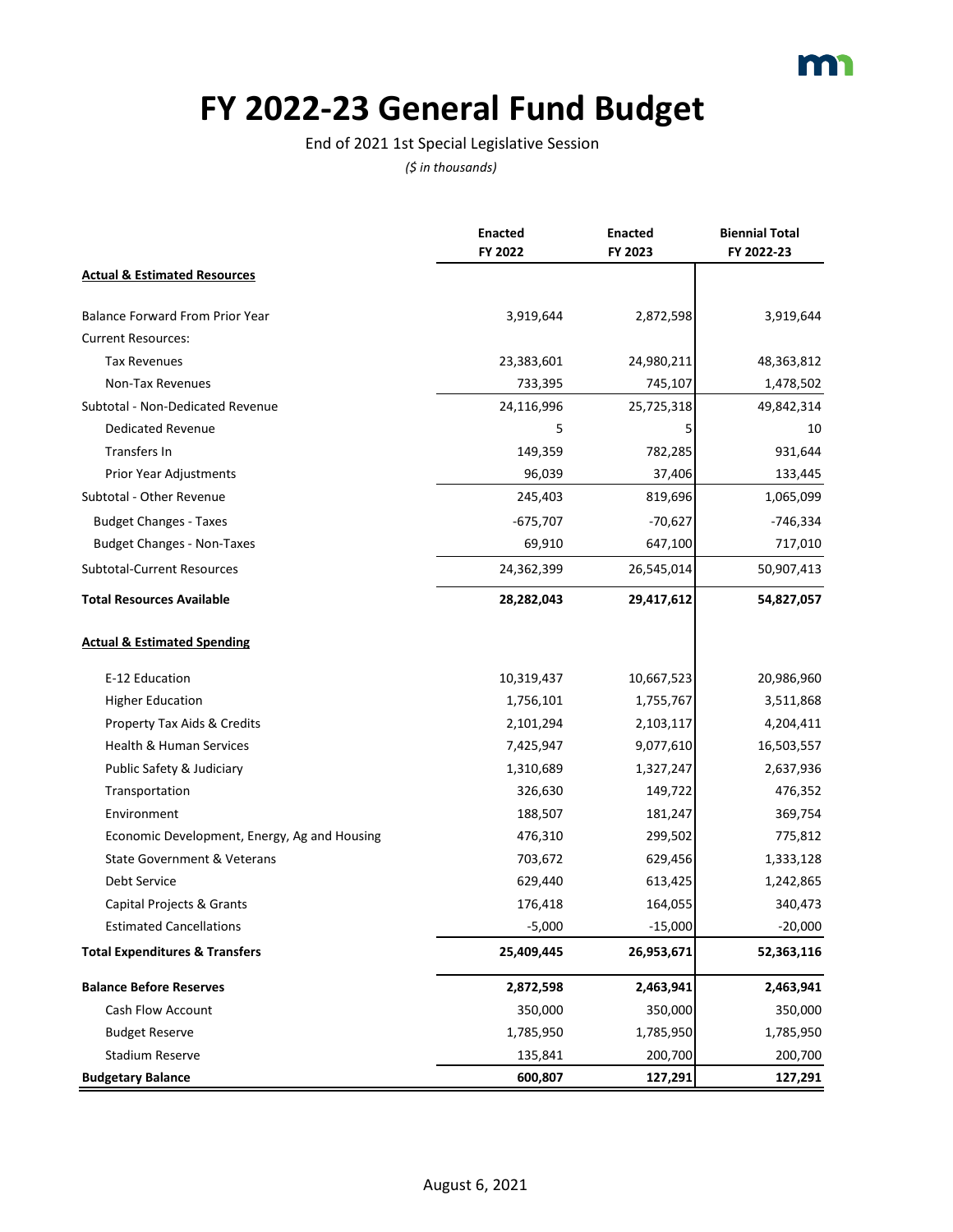## **Biennial Comparison**

End of 2021 1st Special Legislative Session

|                                              | <b>Enacted</b> | <b>Enacted</b> | \$           |
|----------------------------------------------|----------------|----------------|--------------|
|                                              | FY 2020-21     | FY 2022-23     | Change       |
| <b>Actual &amp; Estimated Resources</b>      |                |                |              |
| <b>Balance Forward From Prior Year</b>       | 3,971,359      | 3,919,644      | $-51,715$    |
| <b>Current Resources:</b>                    |                |                |              |
| <b>Tax Revenues</b>                          | 45,121,923     | 48,363,812     | 3,241,889    |
| Non-Tax Revenues                             | 1,670,371      | 1,478,502      | $-191,869$   |
| Subtotal - Non-Dedicated Revenue             | 46,792,294     | 49,842,314     | 3,050,020    |
| <b>Dedicated Revenue</b>                     | 800            | 10             | $-790$       |
| Transfers In                                 | 673,021        | 931,644        | 258,623      |
| Prior Year Adjustments                       | 238,016        | 133,445        | $-104,571$   |
| Subtotal - Other Revenue                     | 911,837        | 1,065,099      | 153,262      |
| <b>Budget Changes - Taxes</b>                | 0              | $-746,334$     | $-746,334$   |
| <b>Budget Changes - Non-Taxes</b>            | 59,726         | 717,010        | 657,284      |
| Subtotal-Current Resources                   | 47,704,131     | 50,907,413     | 3,203,282    |
| <b>Total Resources Available</b>             | 51,675,490     | 54,827,057     | 3,151,567    |
| <b>Actual &amp; Estimated Spending</b>       |                |                |              |
| E-12 Education                               | 19,838,705     | 20,986,960     | 1,148,255    |
| <b>Higher Education</b>                      | 3,401,789      | 3,511,868      | 110,079      |
| Property Tax Aids & Credits                  | 3,973,123      | 4,204,411      | 231,288      |
| <b>Health &amp; Human Services</b>           | 13,748,103     | 16,503,557     | 2,755,454    |
| Public Safety & Judiciary                    | 2,565,259      | 2,637,936      | 72,677       |
| Transportation                               | 358,409        | 476,352        | 117,943      |
| Environment                                  | 343,016        | 369,754        | 26,738       |
| Economic Development, Energy, Ag and Housing | 632,752        | 775,812        | 143,060      |
| State Government & Veterans                  | 1,545,208      | 1,333,128      | $-212,080$   |
| Debt Service                                 | 1,055,625      | 1,242,865      | 187,240      |
| Capital Projects & Grants                    | 308,857        | 340,473        | 31,616       |
| <b>Estimated Cancellations</b>               | $-15,000$      | $-20,000$      | $-5,000$     |
| <b>Total Expenditures &amp; Transfers</b>    | 47,755,846     | 52,363,116     | 4,607,270    |
| <b>Balance Before Reserves</b>               | 3,919,644      | 2,463,941      | $-1,455,703$ |
| Cash Flow Account                            | 350,000        | 350,000        | 0            |
| <b>Budget Reserve</b>                        | 2,377,319      | 1,785,950      | -591,369     |
| <b>Stadium Reserve</b>                       | 80,738         | 200,700        | 119,962      |
| <b>Budgetary Balance</b>                     | 1,111,587      | 127,291        | -984,296     |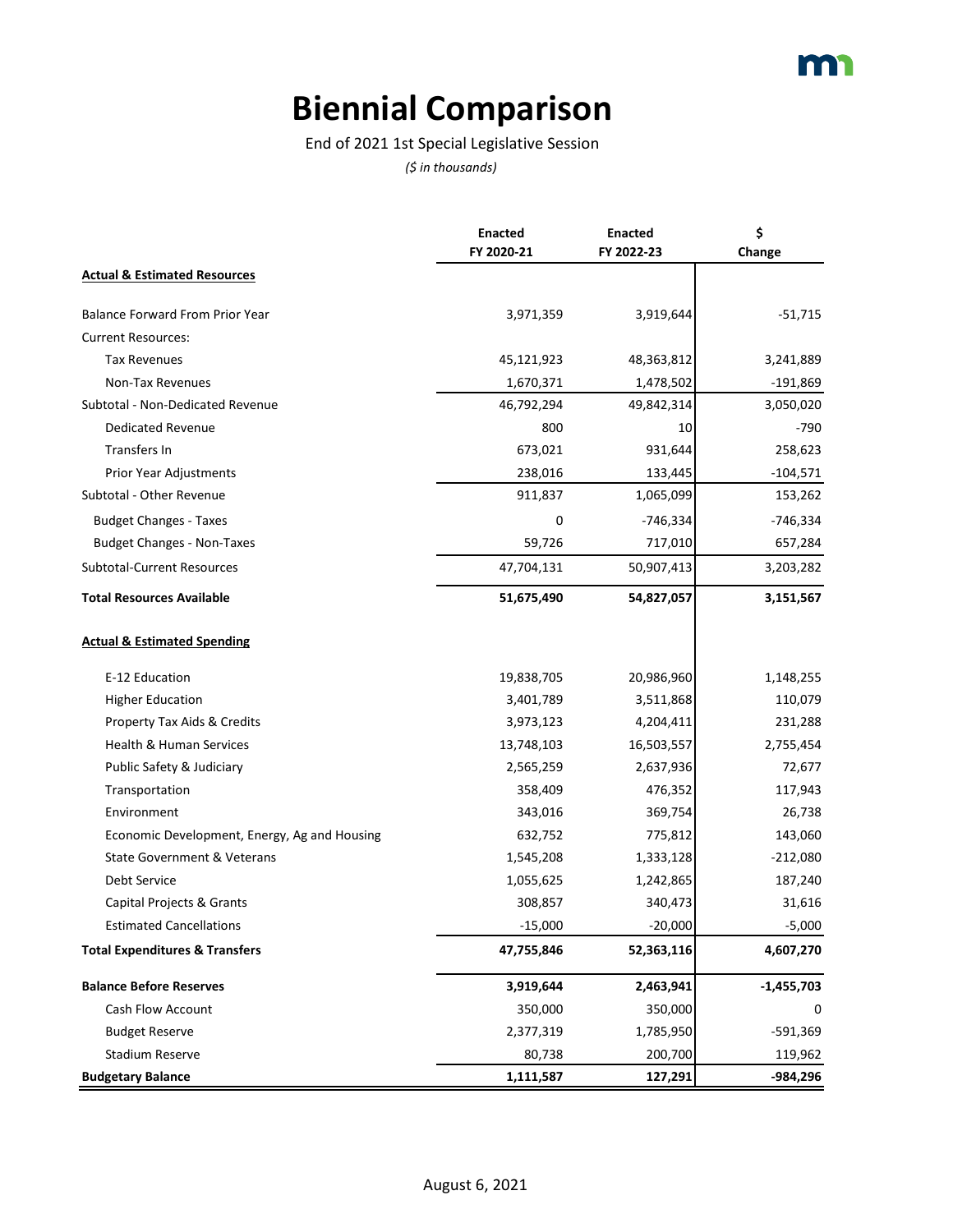# **FY 2022-23 General Fund Budget**

End of 2021 1st Special Legislative Session vs February 2021 Forecast

|                                              | Feb        | <b>Enacted</b> | \$           |
|----------------------------------------------|------------|----------------|--------------|
|                                              | FY 2022-23 | FY 2022-23     | Change       |
| <b>Actual &amp; Estimated Resources</b>      |            |                |              |
| <b>Balance Forward From Prior Year</b>       | 3,829,503  | 3,919,644      | 90,141       |
| <b>Current Resources:</b>                    |            |                |              |
| <b>Tax Revenues</b>                          | 49,110,146 | 48,363,812     | $-746,334$   |
| Non-Tax Revenues                             | 1,453,371  | 1,478,502      | 25,131       |
| Subtotal - Non-Dedicated Revenue             | 50,563,517 | 49,842,314     | $-721,203$   |
| <b>Dedicated Revenue</b>                     | 10         | 10             | 0            |
| Transfers In                                 | 298,398    | 931,644        | 633,246      |
| Prior Year Adjustments                       | 74,812     | 133,445        | 58,633       |
| Subtotal - Other Revenue                     | 373,220    | 1,065,099      | 691,879      |
| <b>Budget Changes - Taxes</b>                | 0          | $-746,334$     | $-746,334$   |
| <b>Budget Changes - Non-Taxes</b>            | 0          | 717,010        | 717,010      |
| Subtotal-Current Resources                   | 50,936,737 | 50,907,413     | $-29,324$    |
| <b>Total Resources Available</b>             | 54,766,240 | 54,827,057     | 60,817       |
| <b>Actual &amp; Estimated Spending</b>       |            |                |              |
| E-12 Education                               | 20,429,204 | 20,986,960     | 557,756      |
| <b>Higher Education</b>                      | 3,406,128  | 3,511,868      | 105,740      |
| Property Tax Aids & Credits                  | 4,164,181  | 4,204,411      | 40,230       |
| Health & Human Services                      | 16,249,747 | 16,503,557     | 253,810      |
| Public Safety & Judiciary                    | 2,538,147  | 2,637,936      | 99,789       |
| Transportation                               | 249,552    | 476,352        | 226,800      |
| Environment                                  | 331,988    | 369,754        | 37,766       |
| Economic Development, Energy, Ag and Housing | 558,178    | 775,812        | 217,634      |
| State Government & Veterans                  | 1,169,849  | 1,333,128      | 163,279      |
| Debt Service                                 | 1,263,777  | 1,242,865      | $-20,912$    |
| Capital Projects & Grants                    | 316,473    | 340,473        | 24,000       |
| <b>Estimated Cancellations</b>               | $-20,000$  | $-20,000$      | 0            |
| <b>Total Expenditures &amp; Transfers</b>    | 50,657,224 | 52,363,116     | 1,705,892    |
| <b>Balance Before Reserves</b>               | 4,109,016  | 2,463,941      | $-1,645,075$ |
| <b>Cash Flow Account</b>                     | 350,000    | 350,000        | 0            |
| <b>Budget Reserve</b>                        | 1,885,950  | 1,785,950      | $-100,000$   |
| Stadium Reserve                              | 200,700    | 200,700        | 0            |
| <b>Budgetary Balance</b>                     | 1,672,366  | 127,291        | $-1,545,075$ |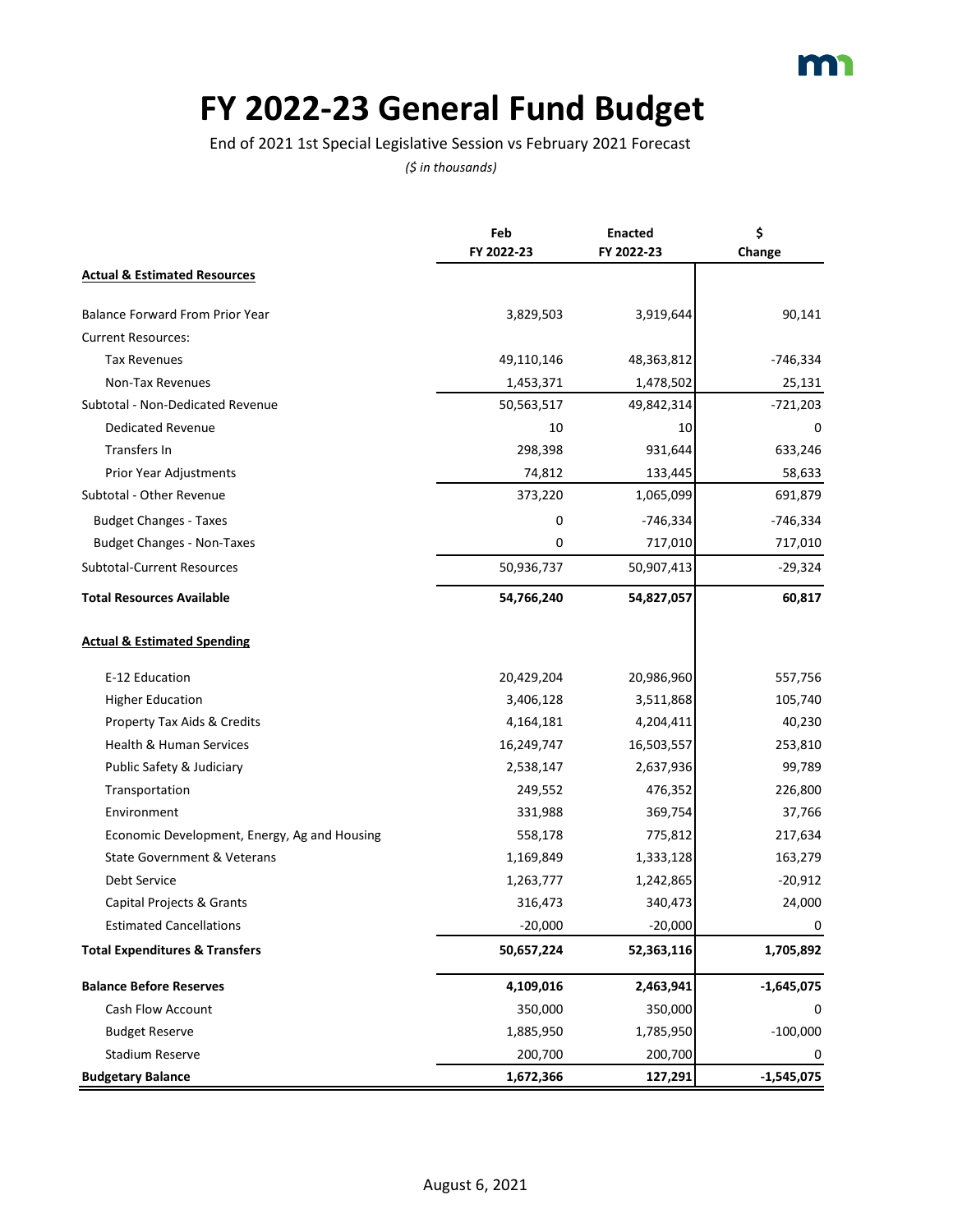

#### **FY 2024-25 General Fund Budget**

End of 2021 1st Special Legislative Session

|                                              | <b>Enacted</b> | <b>Enacted</b> | <b>Biennial Total</b> |
|----------------------------------------------|----------------|----------------|-----------------------|
|                                              | FY 2024        | FY 2025        | FY 2022-23            |
| <b>Actual &amp; Estimated Resources</b>      |                |                |                       |
| <b>Balance Forward From Prior Year</b>       | 2,463,941      | 2,741,989      | 2,463,941             |
| <b>Current Resources:</b>                    |                |                |                       |
| <b>Tax Revenues</b>                          | 25,826,427     | 26,577,546     | 52,403,973            |
| Non-Tax Revenues                             | 736,331        | 733,887        | 1,470,218             |
| Subtotal - Non-Dedicated Revenue             | 26,562,758     | 27,311,433     | 53,874,191            |
| Dedicated Revenue                            | 5              | 5              | 10                    |
| Transfers In                                 | 700,334        | 149,250        | 849,584               |
| Prior Year Adjustments                       | 37,406         | 37,406         | 74,812                |
| Subtotal - Other Revenue                     | 737,745        | 186,661        | 924,406               |
| <b>Budget Changes - Taxes</b>                | $-78,917$      | $-72,187$      | $-151,104$            |
| <b>Budget Changes - Non-Taxes</b>            | 564,903        | 77,860         | 642,763               |
| <b>Subtotal-Current Resources</b>            | 27,300,503     | 27,498,094     | 54,798,597            |
| <b>Total Resources Available</b>             | 29,764,444     | 30,240,083     | 57,262,538            |
| <b>Actual &amp; Estimated Spending</b>       |                |                |                       |
| E-12 Education                               | 10,820,990     | 10,935,687     | 21,756,677            |
| <b>Higher Education</b>                      | 1,752,914      | 1,752,914      | 3,505,828             |
| Property Tax Aids & Credits                  | 2,164,954      | 2,193,582      | 4,358,536             |
| Health & Human Services                      | 8,916,467      | 9,441,420      | 18,357,887            |
| Public Safety & Judiciary                    | 1,324,472      | 1,324,920      | 2,649,392             |
| Transportation                               | 135,730        | 135,730        | 271,460               |
| Environment                                  | 173,800        | 173,681        | 347,481               |
| Economic Development, Energy, Ag and Housing | 305,230        | 304,596        | 609,826               |
| <b>State Government &amp; Veterans</b>       | 634,719        | 626,036        | 1,260,755             |
| Debt Service                                 | 625,254        | 633,526        | 1,258,780             |
| Capital Projects & Grants                    | 172,925        | 178,063        | 350,988               |
| <b>Estimated Cancellations</b>               | $-5,000$       | $-15,000$      | $-20,000$             |
| <b>Total Expenditures &amp; Transfers</b>    | 27,022,455     | 27,685,155     | 54,707,610            |
| <b>Balance Before Reserves</b>               | 2,741,989      | 2,554,928      | 2,554,928             |
| <b>Cash Flow Account</b>                     | 350,000        | 350,000        | 350,000               |
| <b>Budget Reserve</b>                        | 1,785,950      | 1,785,950      | 1,785,950             |
| <b>Stadium Reserve</b>                       | 275,224        | 359,403        | 359,403               |
| <b>Budgetary Balance</b>                     | 330,815        | 59,575         | 59,575                |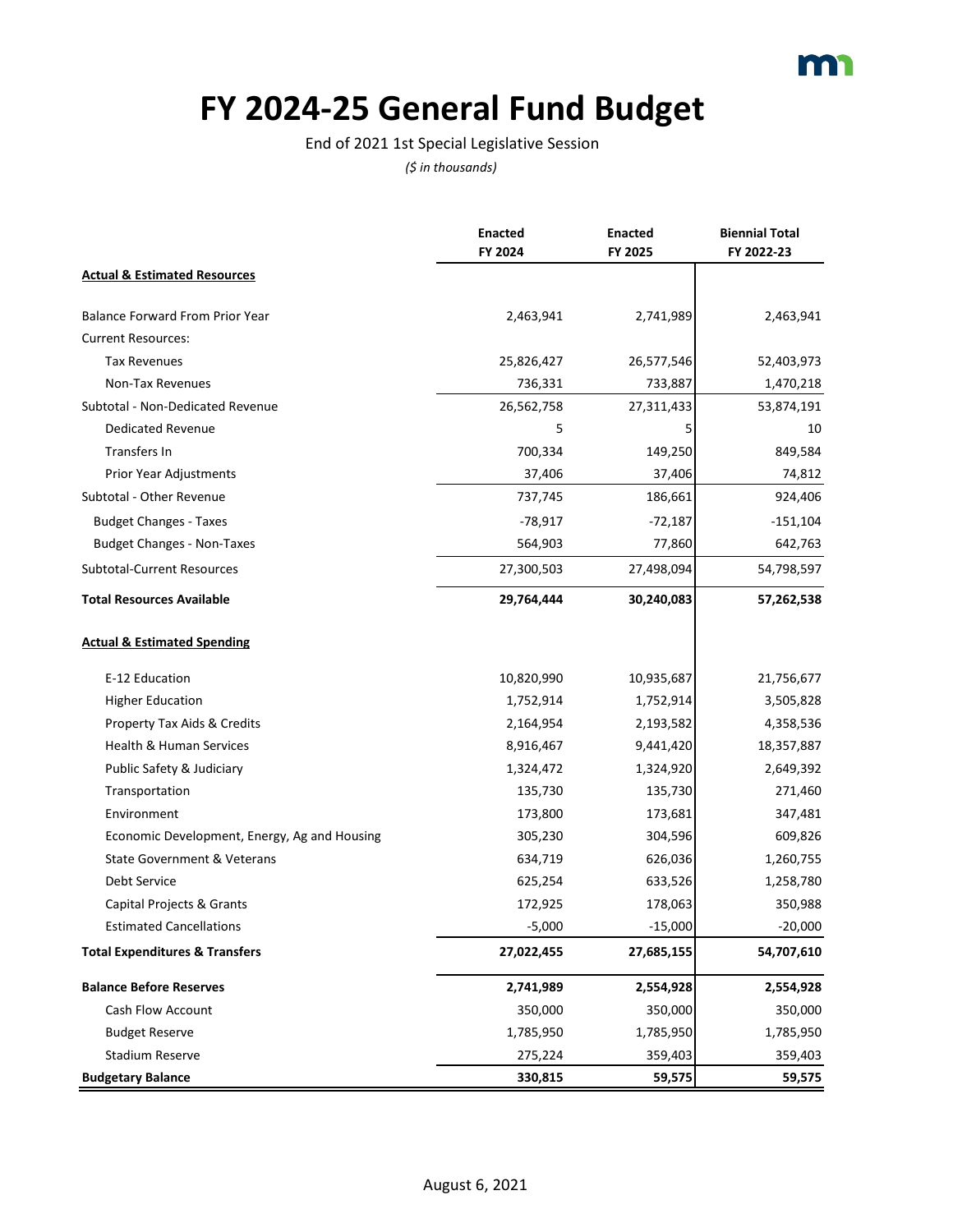## **Biennial Comparison**

End of 2021 1st Special Legislative Session

|                                              | <b>Enacted</b><br>FY 2022-23 | <b>Enacted</b><br>FY 2024-25 | \$           |
|----------------------------------------------|------------------------------|------------------------------|--------------|
|                                              |                              |                              | Change       |
| <b>Actual &amp; Estimated Resources</b>      |                              |                              |              |
| <b>Balance Forward From Prior Year</b>       | 3,919,644                    | 2,463,941                    | $-1,455,703$ |
| <b>Current Resources:</b>                    |                              |                              |              |
| <b>Tax Revenues</b>                          | 48,363,812                   | 52,403,973                   | 4,040,161    |
| Non-Tax Revenues                             | 1,478,502                    | 1,470,218                    | $-8,284$     |
| Subtotal - Non-Dedicated Revenue             | 49,842,314                   | 53,874,191                   | 4,031,877    |
| <b>Dedicated Revenue</b>                     | 10                           | 10                           | 0            |
| Transfers In                                 | 931,644                      | 849,584                      | $-82,060$    |
| Prior Year Adjustments                       | 133,445                      | 74,812                       | $-58,633$    |
| Subtotal - Other Revenue                     | 1,065,099                    | 924,406                      | $-140,693$   |
| <b>Budget Changes - Taxes</b>                | $-746,334$                   | $-151,104$                   | 595,230      |
| <b>Budget Changes - Non-Taxes</b>            | 717,010                      | 642,763                      | $-74,247$    |
| Subtotal-Current Resources                   | 50,907,413                   | 54,798,597                   | 3,891,184    |
| <b>Total Resources Available</b>             | 54,827,057                   | 57,262,538                   | 2,435,481    |
| <b>Actual &amp; Estimated Spending</b>       |                              |                              |              |
| E-12 Education                               | 20,986,960                   | 21,756,677                   | 769,717      |
| <b>Higher Education</b>                      | 3,511,868                    | 3,505,828                    | $-6,040$     |
| Property Tax Aids & Credits                  | 4,204,411                    | 4,358,536                    | 154,125      |
| <b>Health &amp; Human Services</b>           | 16,503,557                   | 18,357,887                   | 1,854,330    |
| Public Safety & Judiciary                    | 2,637,936                    | 2,649,392                    | 11,456       |
| Transportation                               | 476,352                      | 271,460                      | $-204,892$   |
| Environment                                  | 369,754                      | 347,481                      | $-22,273$    |
| Economic Development, Energy, Ag and Housing | 775,812                      | 609,826                      | $-165,986$   |
| State Government & Veterans                  | 1,333,128                    | 1,260,755                    | $-72,373$    |
| Debt Service                                 | 1,242,865                    | 1,258,780                    | 15,915       |
| Capital Projects & Grants                    | 340,473                      | 350,988                      | 10,515       |
| <b>Estimated Cancellations</b>               | $-20,000$                    | $-20,000$                    | 0            |
| <b>Total Expenditures &amp; Transfers</b>    | 52,363,116                   | 54,707,610                   | 2,344,494    |
| <b>Balance Before Reserves</b>               | 2,463,941                    | 2,554,928                    | 90,987       |
| Cash Flow Account                            | 350,000                      | 350,000                      | 0            |
| <b>Budget Reserve</b>                        | 1,785,950                    | 1,785,950                    | 0            |
| <b>Stadium Reserve</b>                       | 200,700                      | 359,403                      | 158,703      |
| <b>Budgetary Balance</b>                     | 127,291                      | 59,575                       | $-67,716$    |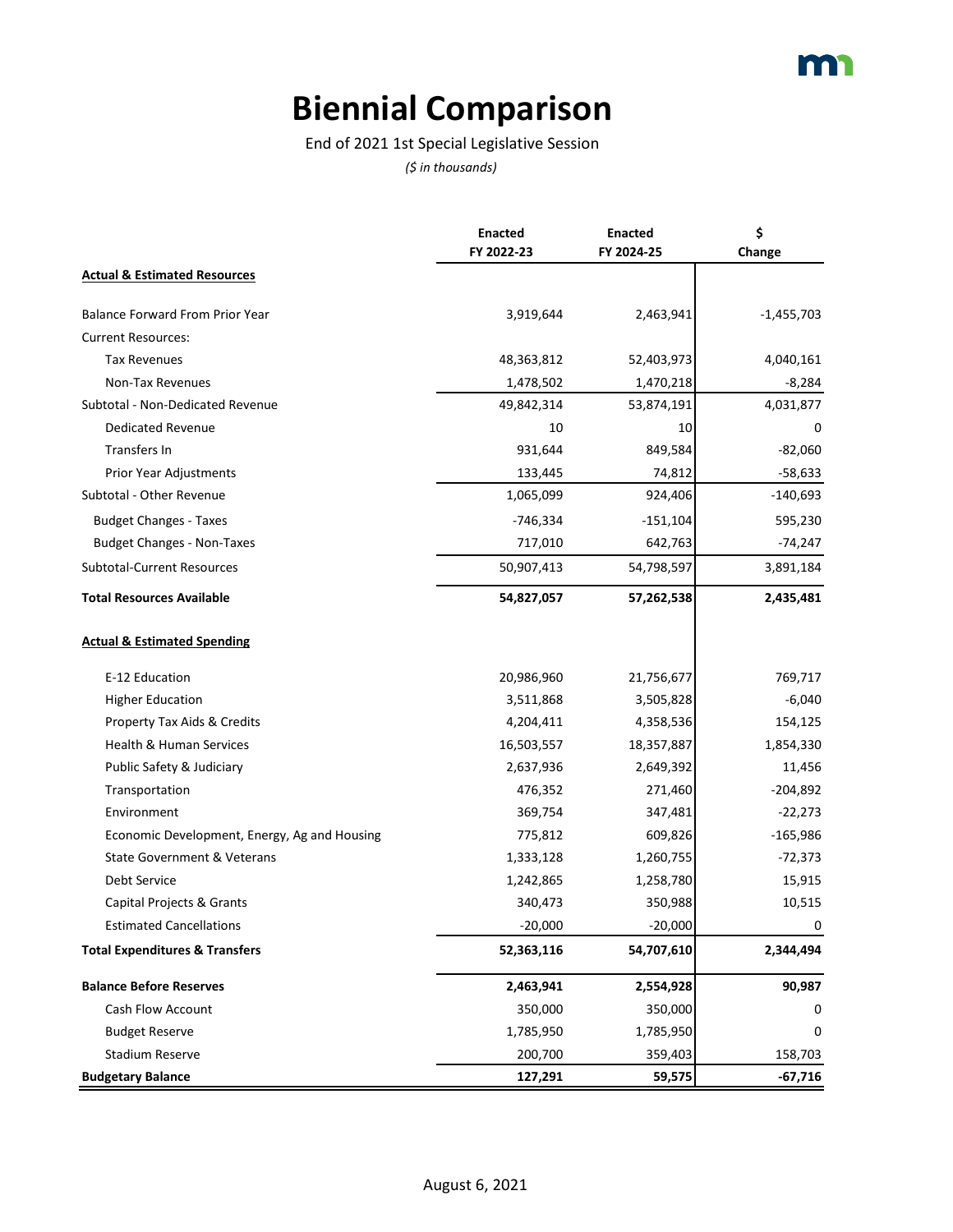# **FY 2024-25 General Fund Budget**

End of 2021 1st Special Legislative Session vs February 2021 Forecast

|                                              | Feb        | <b>Enacted</b><br>FY 2024-25 | \$           |
|----------------------------------------------|------------|------------------------------|--------------|
|                                              | FY 2024-25 |                              | Change       |
| <b>Actual &amp; Estimated Resources</b>      |            |                              |              |
| <b>Balance Forward From Prior Year</b>       | 4,109,016  | 2,463,941                    | $-1,645,075$ |
| <b>Current Resources:</b>                    |            |                              |              |
| <b>Tax Revenues</b>                          | 52,555,077 | 52,403,973                   | $-151,104$   |
| Non-Tax Revenues                             | 1,442,658  | 1,470,218                    | 27,560       |
| Subtotal - Non-Dedicated Revenue             | 53,997,735 | 53,874,191                   | $-123,544$   |
| <b>Dedicated Revenue</b>                     | 10         | 10                           | 0            |
| Transfers In                                 | 234,381    | 849,584                      | 615,203      |
| Prior Year Adjustments                       | 74,812     | 74,812                       | 0            |
| Subtotal - Other Revenue                     | 309,203    | 924,406                      | 615,203      |
| <b>Budget Changes - Taxes</b>                | 0          | $-151,104$                   | $-151,104$   |
| <b>Budget Changes - Non-Taxes</b>            | 0          | 642,763                      | 642,763      |
| Subtotal-Current Resources                   | 54,306,938 | 54,798,597                   | 491,659      |
| <b>Total Resources Available</b>             | 58,415,954 | 57,262,538                   | $-1,153,416$ |
| <b>Actual &amp; Estimated Spending</b>       |            |                              |              |
| E-12 Education                               | 21,087,720 | 21,756,677                   | 668,957      |
| <b>Higher Education</b>                      | 3,405,828  | 3,505,828                    | 100,000      |
| Property Tax Aids & Credits                  | 4,306,710  | 4,358,536                    | 51,826       |
| Health & Human Services                      | 18,169,236 | 18,357,887                   | 188,651      |
| Public Safety & Judiciary                    | 2,525,864  | 2,649,392                    | 123,528      |
| Transportation                               | 249,112    | 271,460                      | 22,348       |
| Environment                                  | 331,101    | 347,481                      | 16,380       |
| Economic Development, Energy, Ag and Housing | 570,766    | 609,826                      | 39,060       |
| State Government & Veterans                  | 1,180,920  | 1,260,755                    | 79,835       |
| Debt Service                                 | 1,295,645  | 1,258,780                    | $-36,865$    |
| Capital Projects & Grants                    | 338,988    | 350,988                      | 12,000       |
| <b>Estimated Cancellations</b>               | $-20,000$  | $-20,000$                    | 0            |
| <b>Total Expenditures &amp; Transfers</b>    | 53,441,890 | 54,707,610                   | 1,265,720    |
| <b>Balance Before Reserves</b>               | 4,974,064  | 2,554,928                    | $-2,419,136$ |
| Cash Flow Account                            | 350,000    | 350,000                      | 0            |
| <b>Budget Reserve</b>                        | 1,885,950  | 1,785,950                    | $-100,000$   |
| <b>Stadium Reserve</b>                       | 359,403    | 359,403                      | 0            |
| <b>Budgetary Balance</b>                     | 2,378,711  | 59,575                       | $-2,319,136$ |